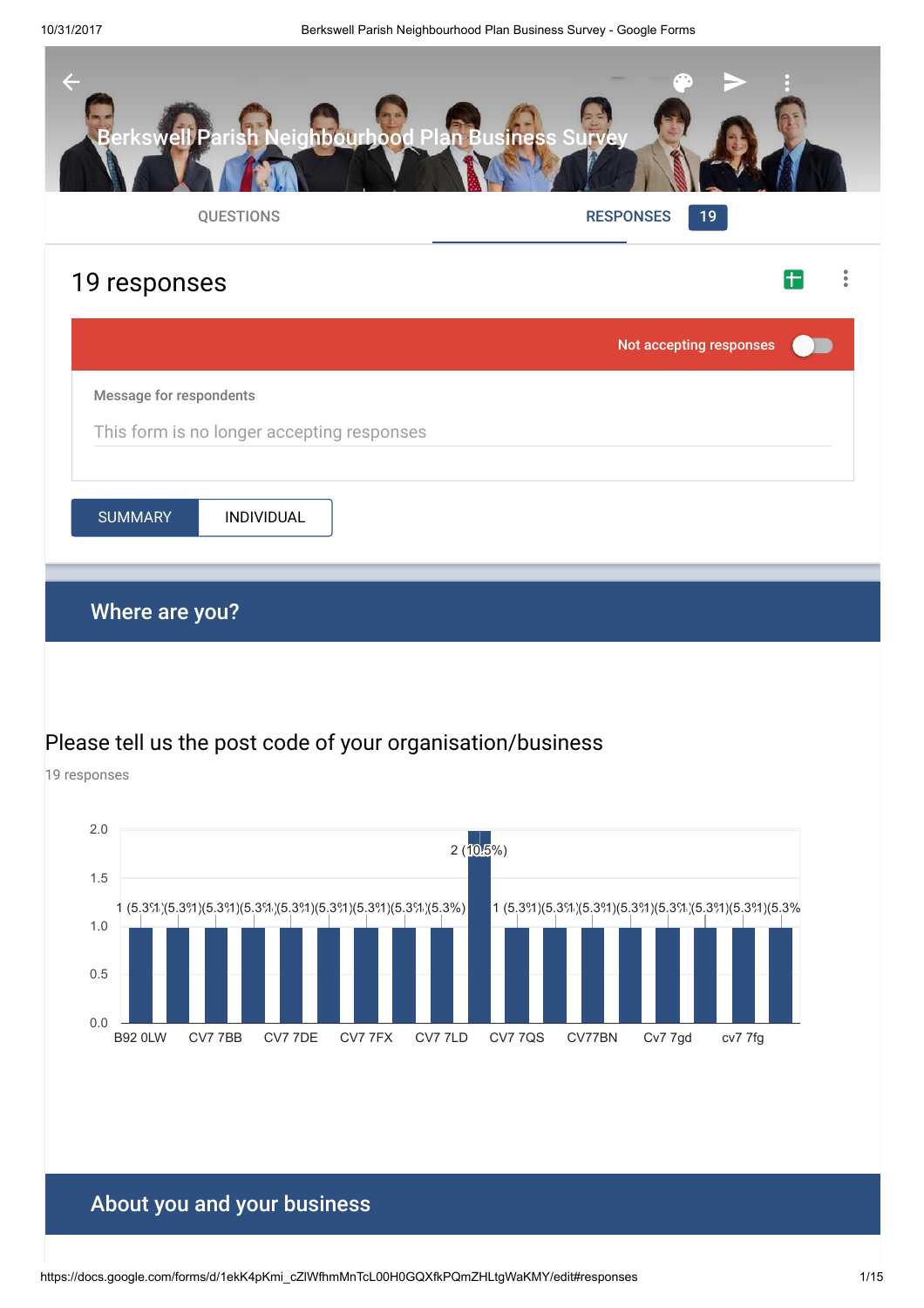# What is your role in the organisation?

19 responses



# About you and your business

# What is the main focus of your business/organisation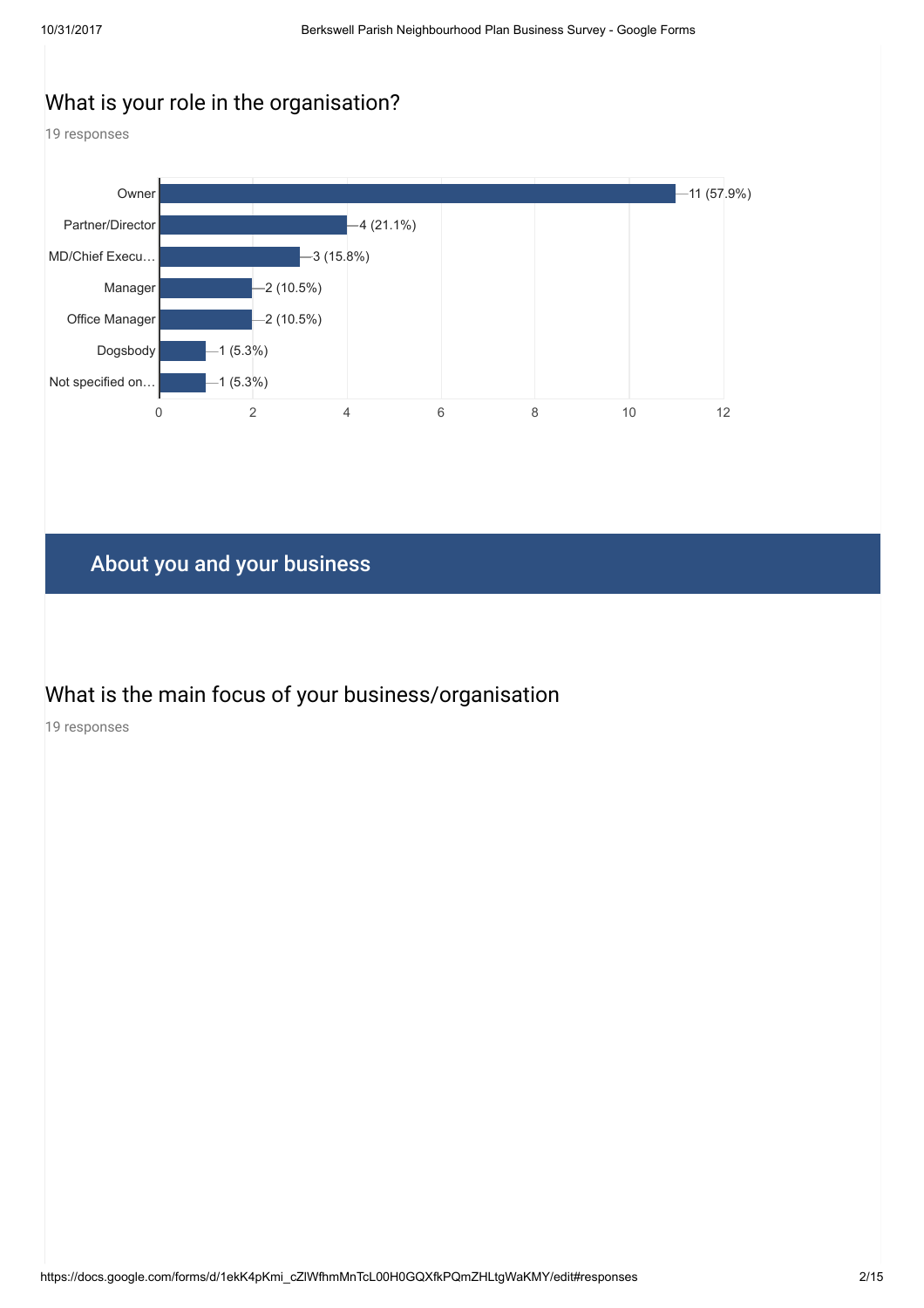

# About you and your business

#### Is your business carried out from

19 responses



# About you and your business

### How long has your business operated in Berkswell Parish?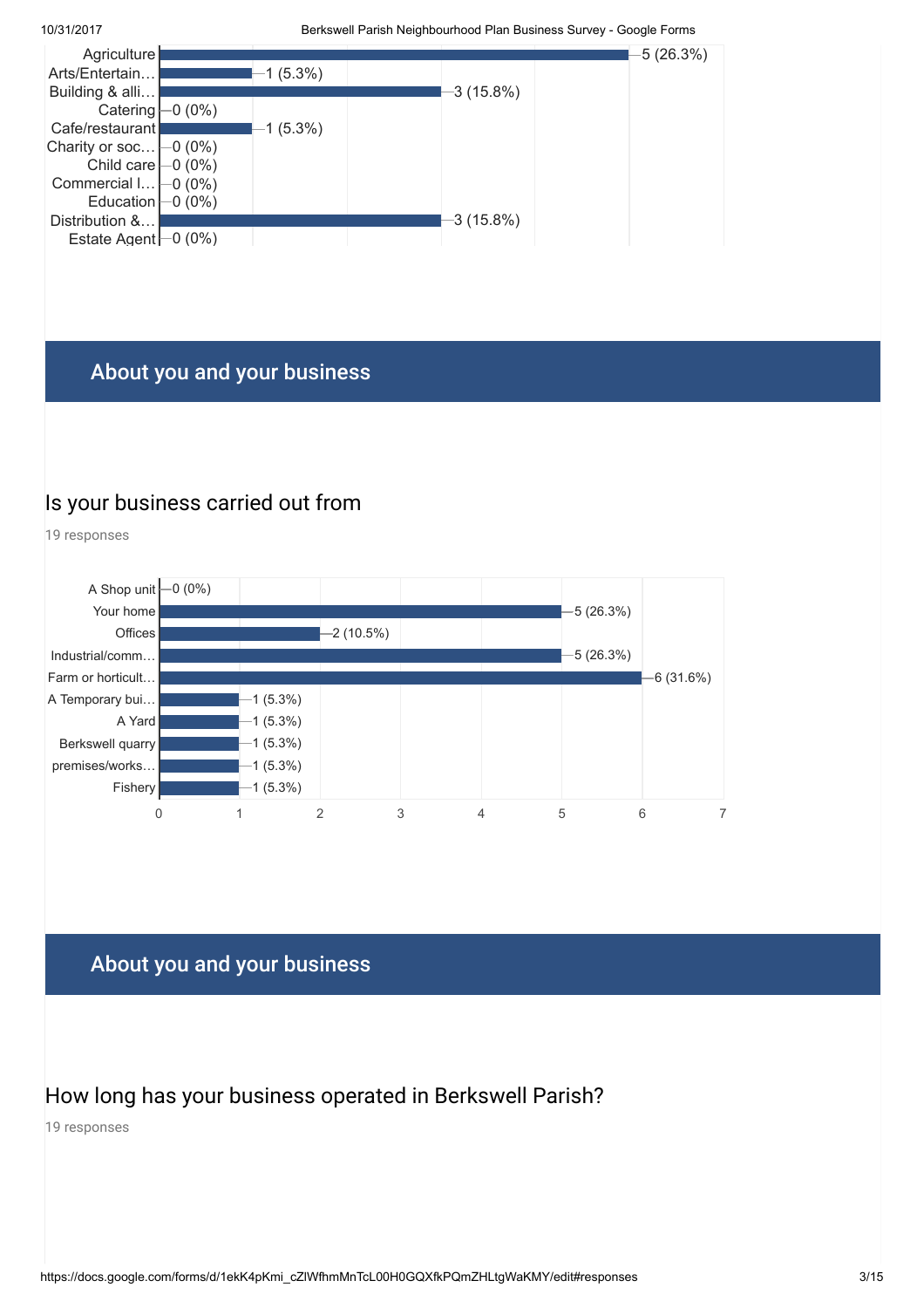

#### About you and your business

### Why does your business operate in Berkswell Parish

19 responses



# About you and your business

# Are you a 'Sole Trader'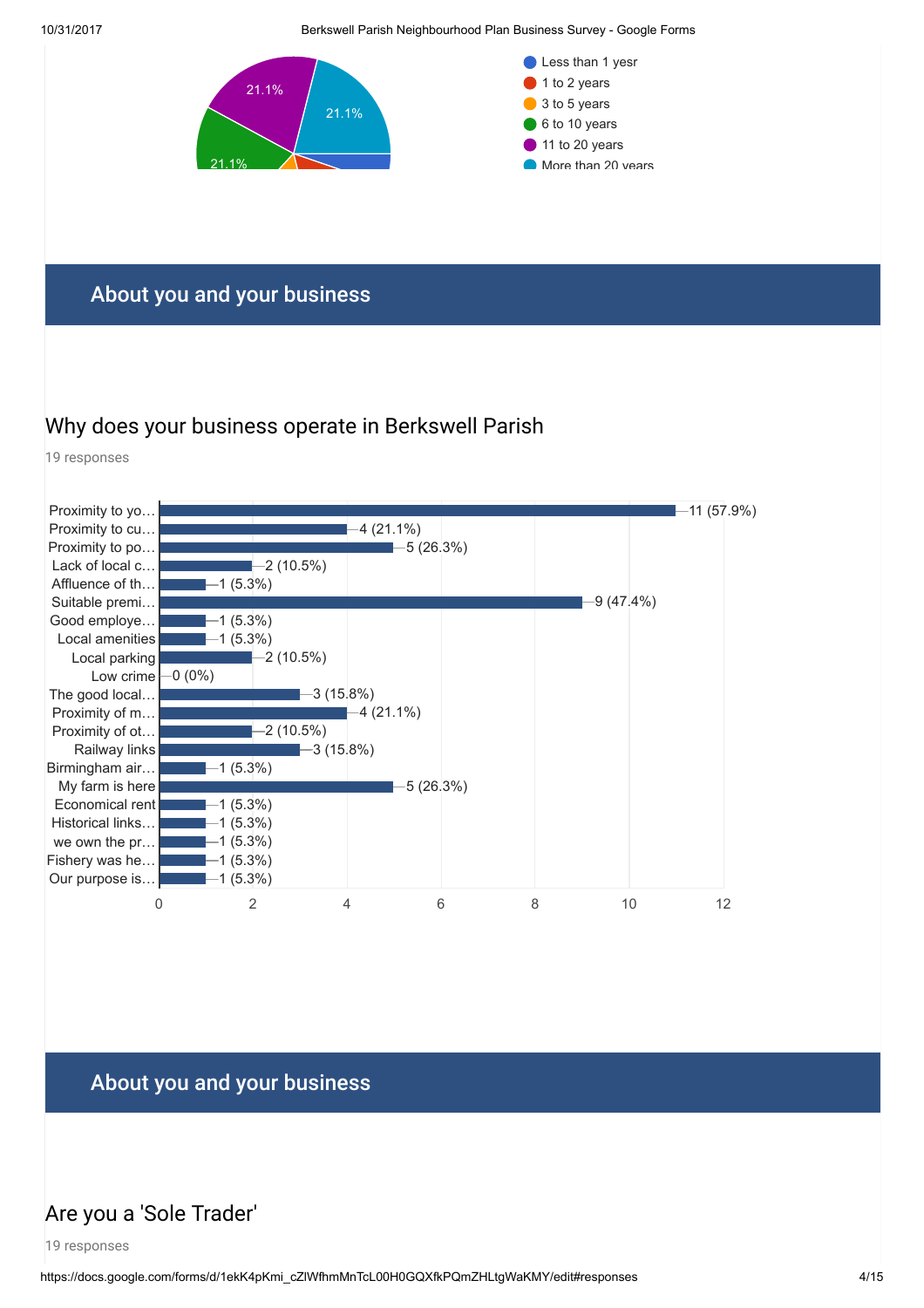

# 6. How many people work at your organisation in Berkswell Parish?

15 responses



About your employees

#### 7. How do they travel to work?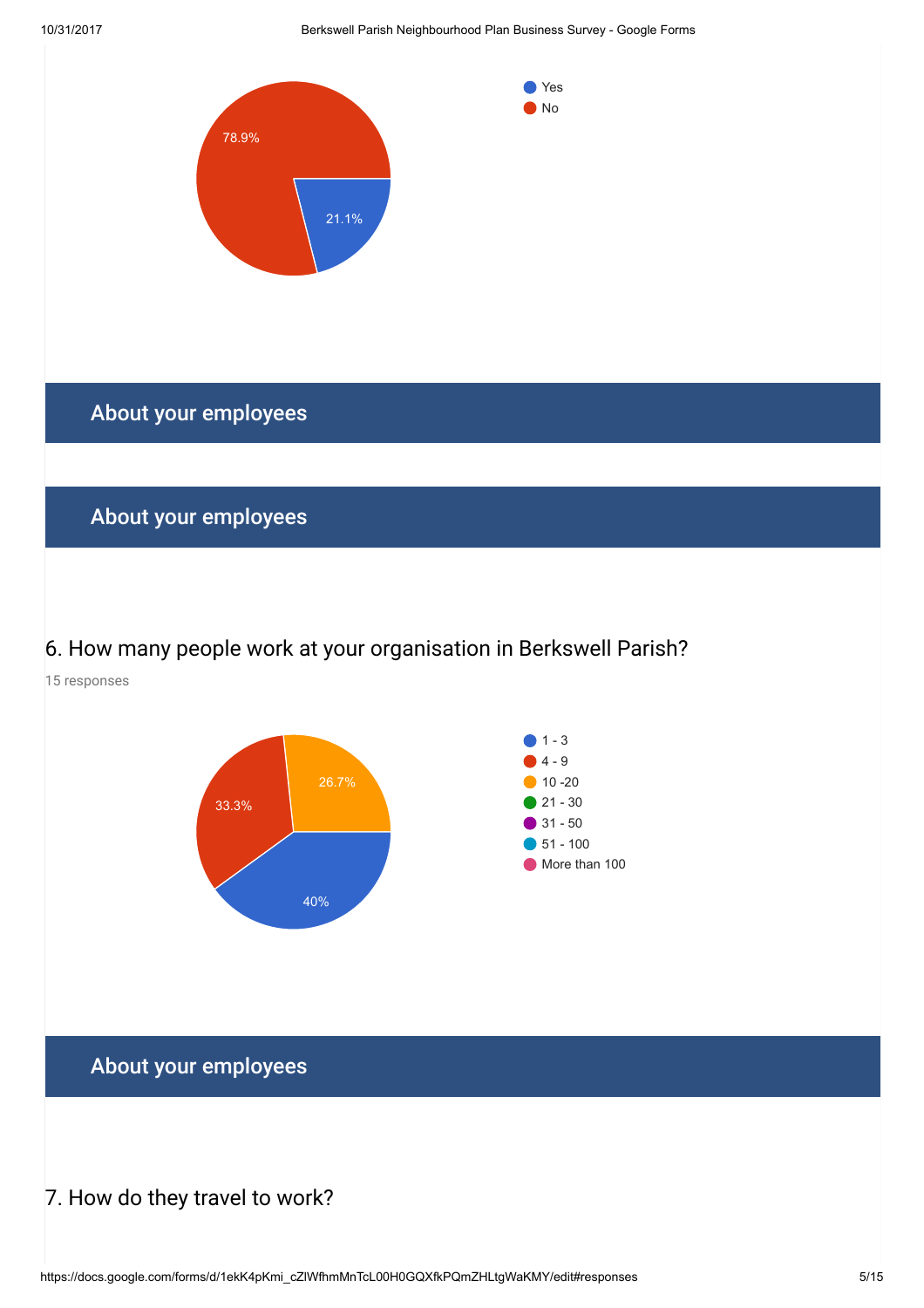

# About your employees

#### Do you have sufficient parking for your employees and visitors on your premises?

15 responses



# About your employees

#### Where do your employees and visitors park?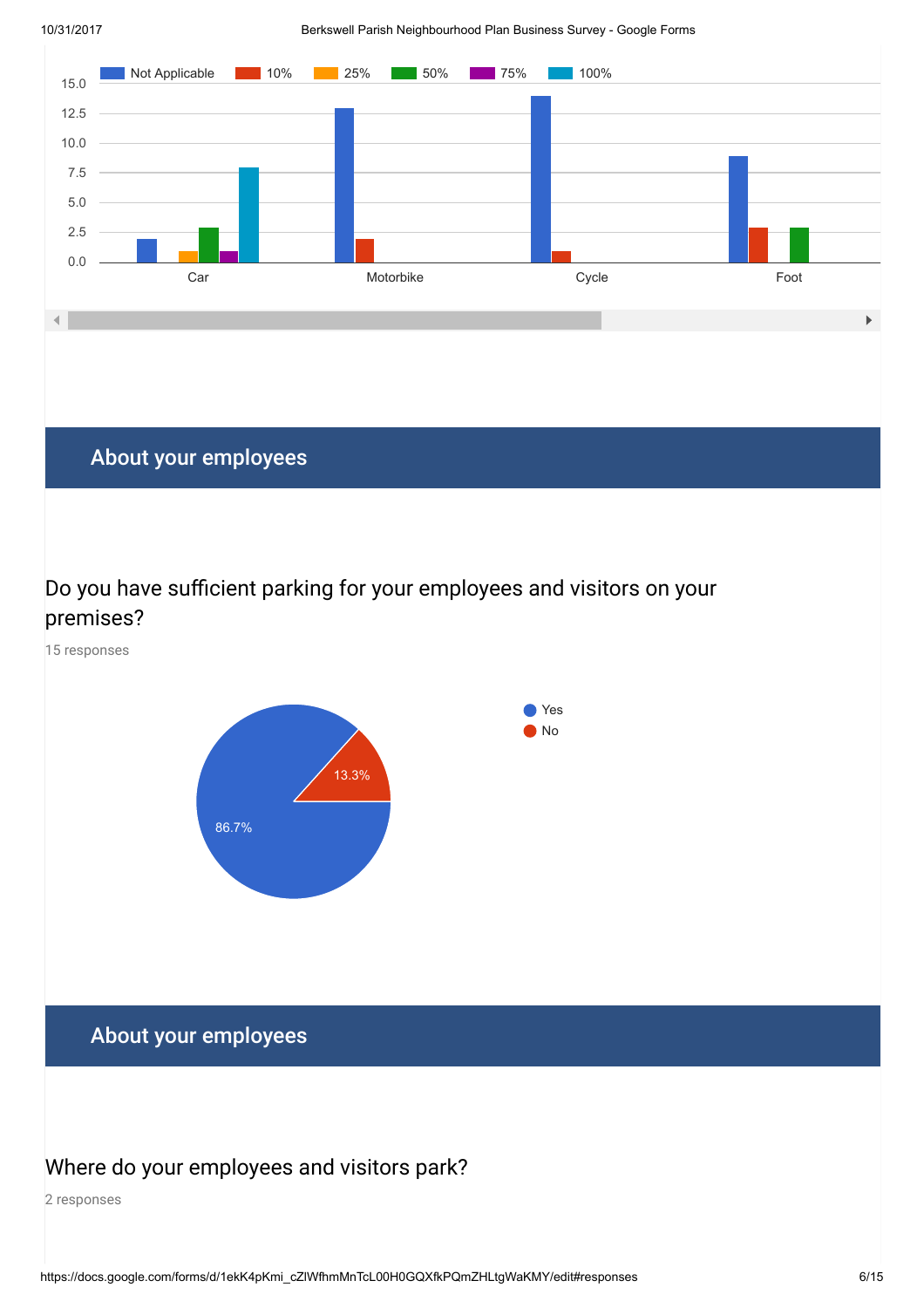

# Planning for the future

#### Are your current premises suitable for your current needs?



### Are your current premises suitable for your likely needs in 5 years time?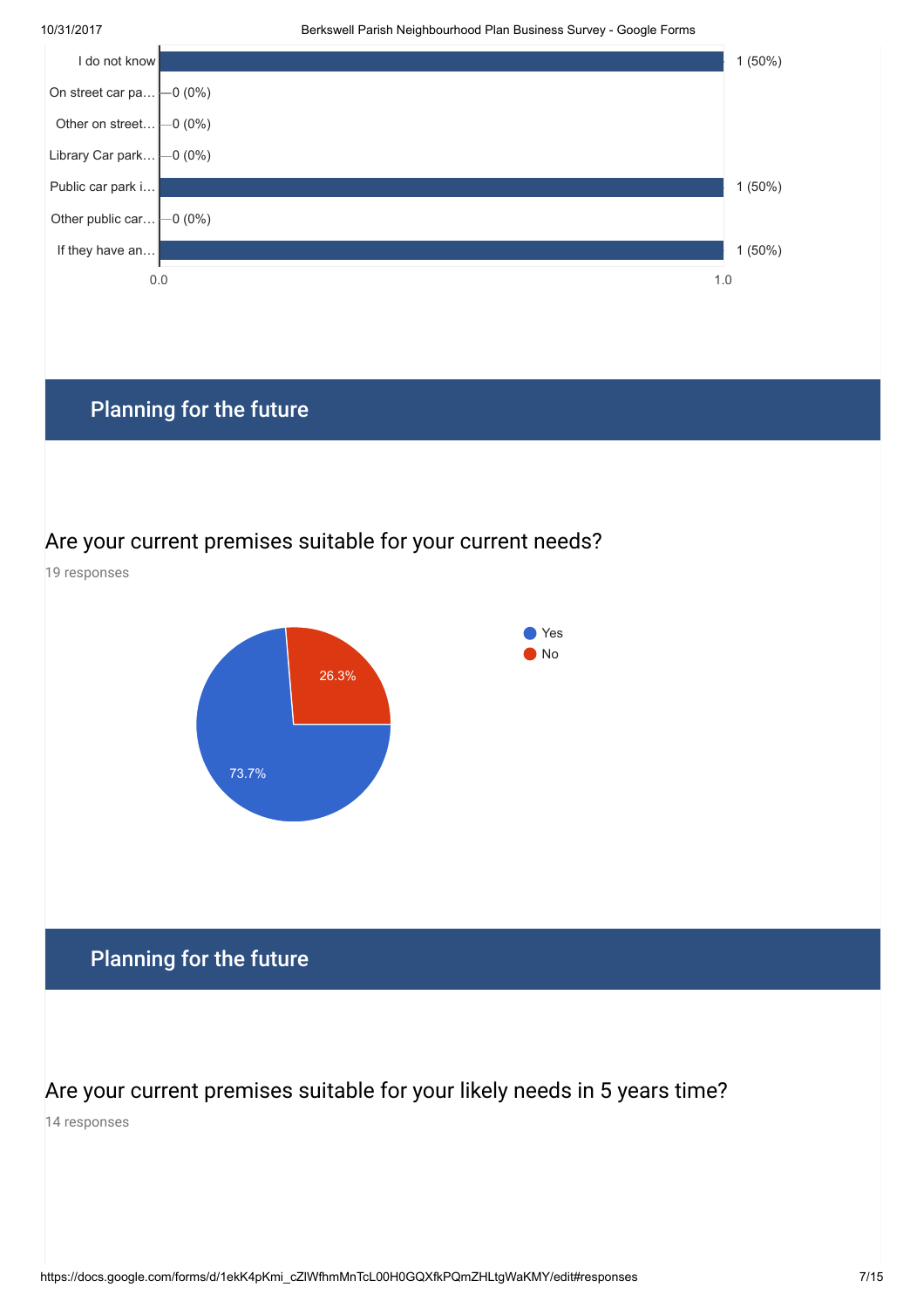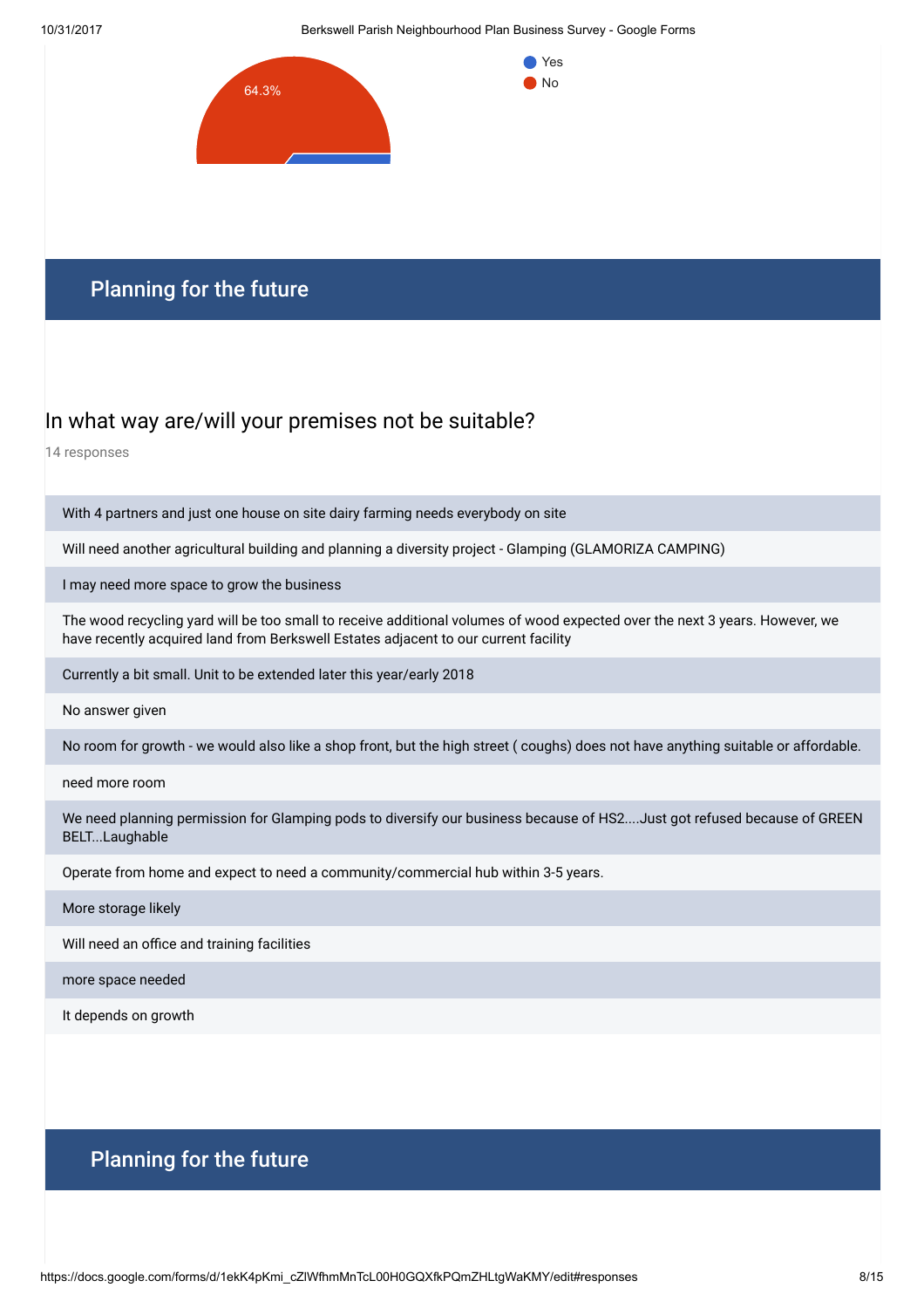# Is your ability to recruit employees affected by the housing type/mix in this area e.g. house size/price, rental versus buy? If so please tell us why

9 responses

| no(3) |  |  |  |
|-------|--|--|--|
|       |  |  |  |

NO (2)

Not enough houses, therefore unaffordable to employ staff of high calibre. Housing and education is their priority to relocate

dont know - only take temprorary staff and they usually come from outside Balsall Common as the job is not \*posh\* enough for most youngsters in this area, who are expecting to work little for high pay as they have had good upbringings and too much cash.

Yes all our employees commute from outside of the area

There may be a negligible impact, but whilst I don't see this being prohibitive to my particular business, I still see the current mix as a wider social issue affecting the overall socio-economic balance of our community. There is a steady pattern that appears to have developed, of people leaving the area around their early 20s, returning to the area nearer their mid 30s to early 40s. Whilst I think I can cope with this, this must have an impact on local employers generally.

#### Planning for the future

# Should the Neighbourhood Plan consider allocating land within Berkswell Parish and if so, for what purpose?

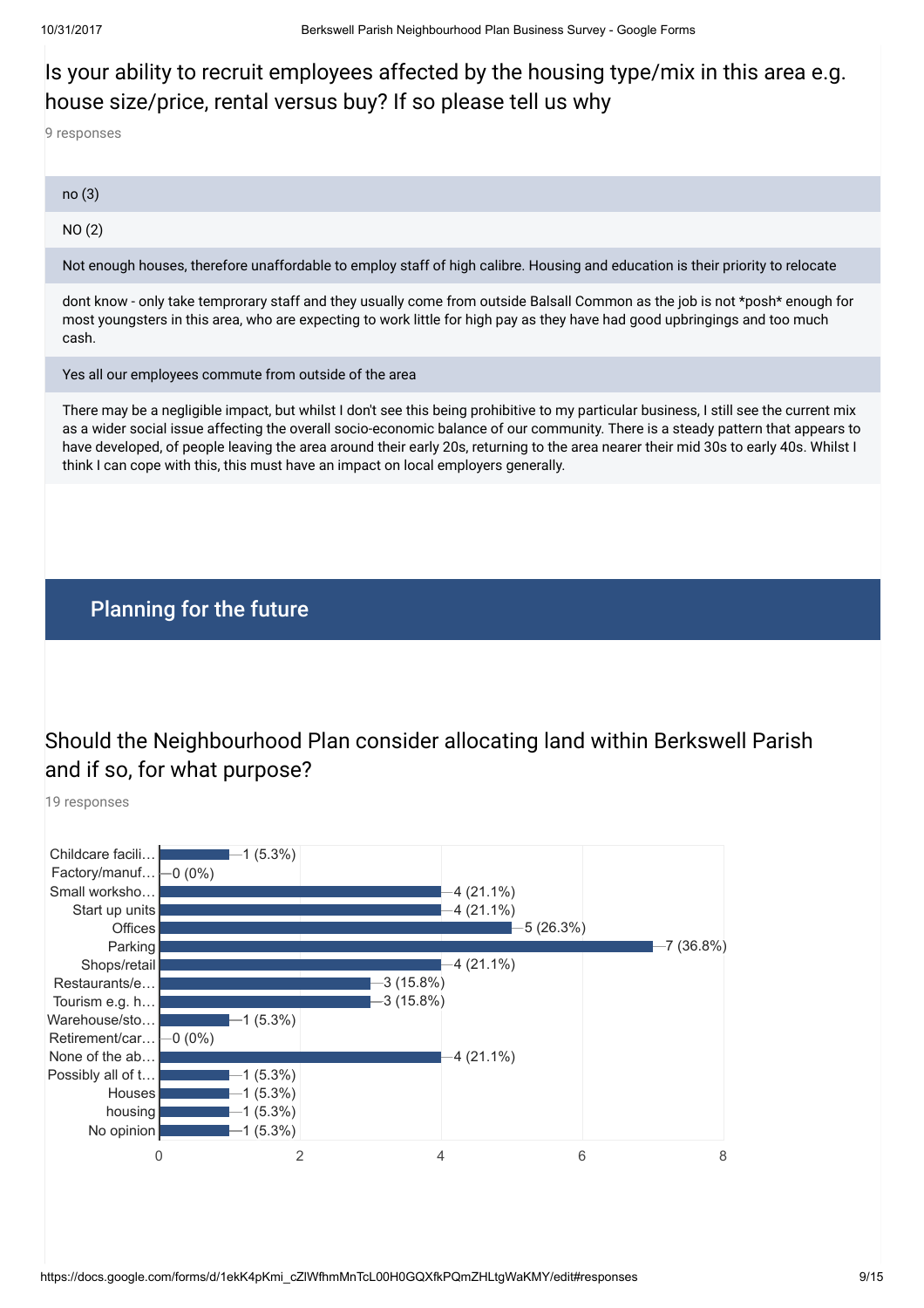Would you be in favour of the Neighbourhood Plan making provision for the creation of a business centre providing low cost, flexible workspaces, meeting rooms and managed services?



Should the Neighbourhood Plan seek to define planning policies that promote and encourage working from home?

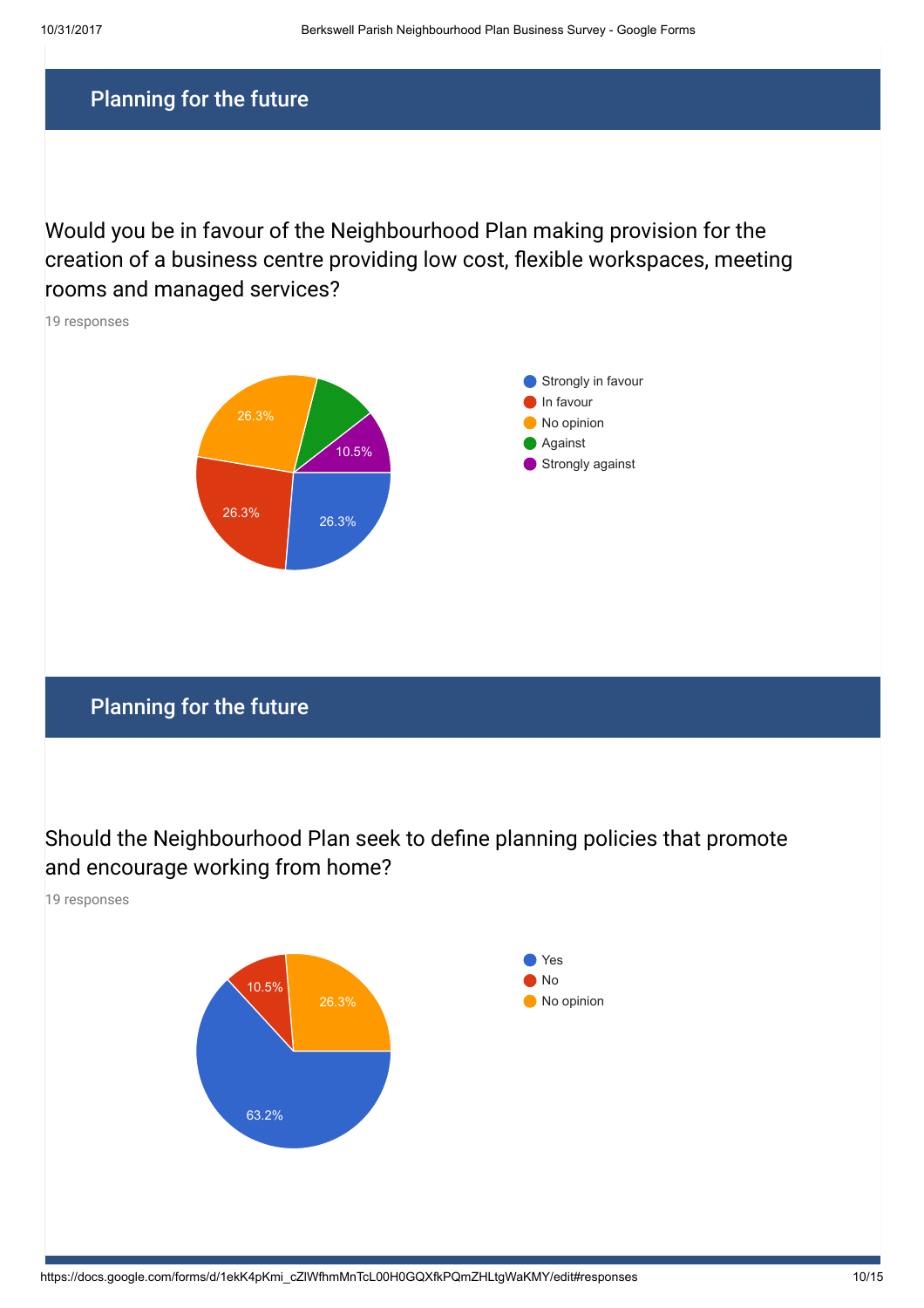#### What planning policies might help promote/encourage home working?

10 responses

#### no possibility of extra tax to be paid

Allow small office, workshop or stores in garages, gardens etc. Perhaps a small tax to make sure they are used for that purpose

Make it easier to build homes for partners and staff

Diversity projects on farms

Better roads, for some extra parking and a council that actually backs up its policies for policing the roads and removing abandoned vehicles and airport parking

To treat every application on its own merits/individually

A local community enterprise hub that allows home-workers to network, use shared facilities. Sometime home-workers benet from a change of environment, some time away from the distractions of home-life (rampant children etc.,) without having to commit to expensive/prohibitive full-time office rentals. This could foster/encourage greater collaboration between local businesses and benefit the local economy.

Allowing basements and more average to large houses

Facilities to be able to go to to hold small group meetings free of charge or at low cost!

improved broadband, permitted development,

#### Planning for the future

If you are a home worker, are there improvements that would make working in Berkswell Parish more supportive working from home?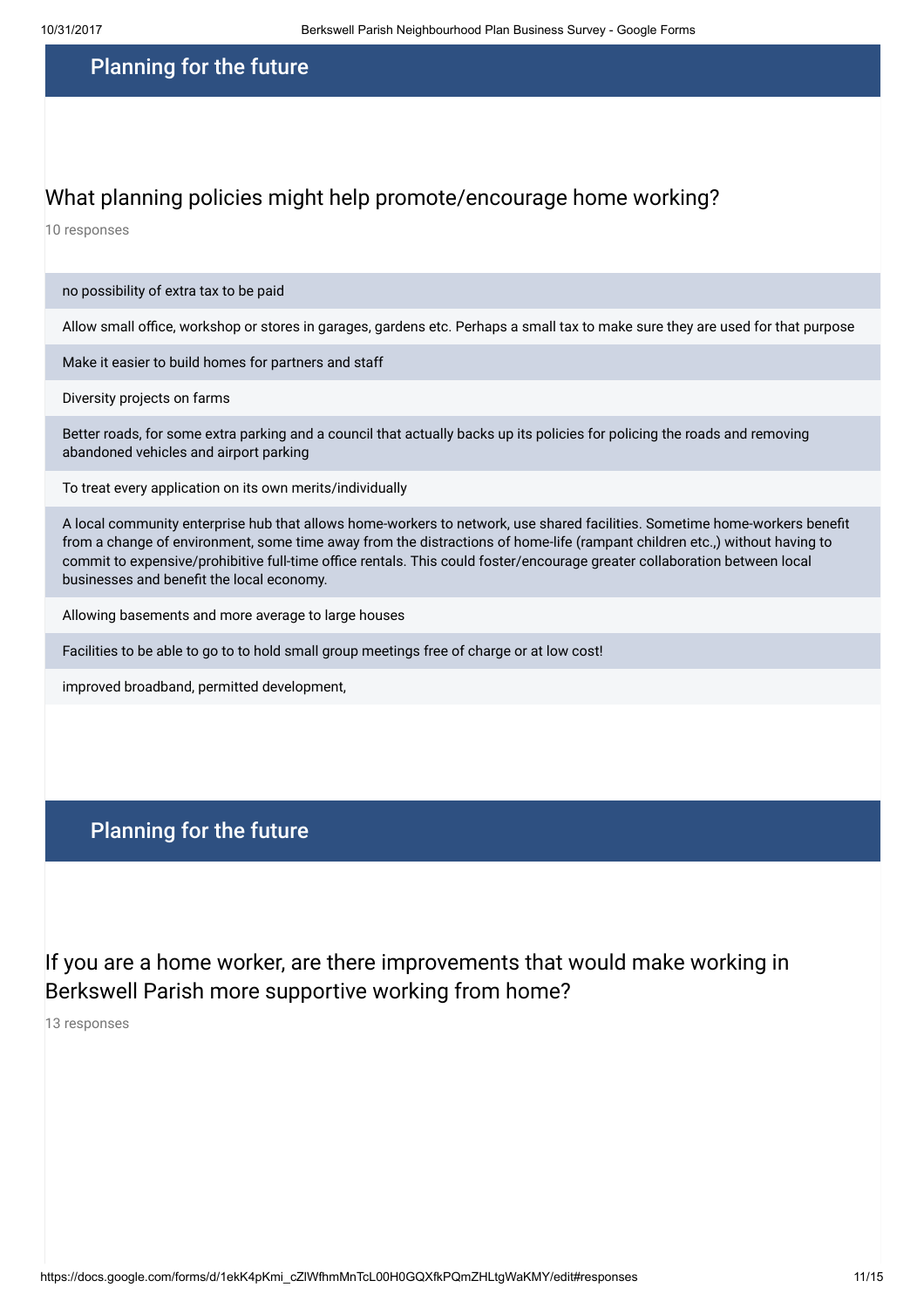

### Please rate the infrastructure that you use for your business



### Planning for the future

How would you rate Berkswell Parish as a business location?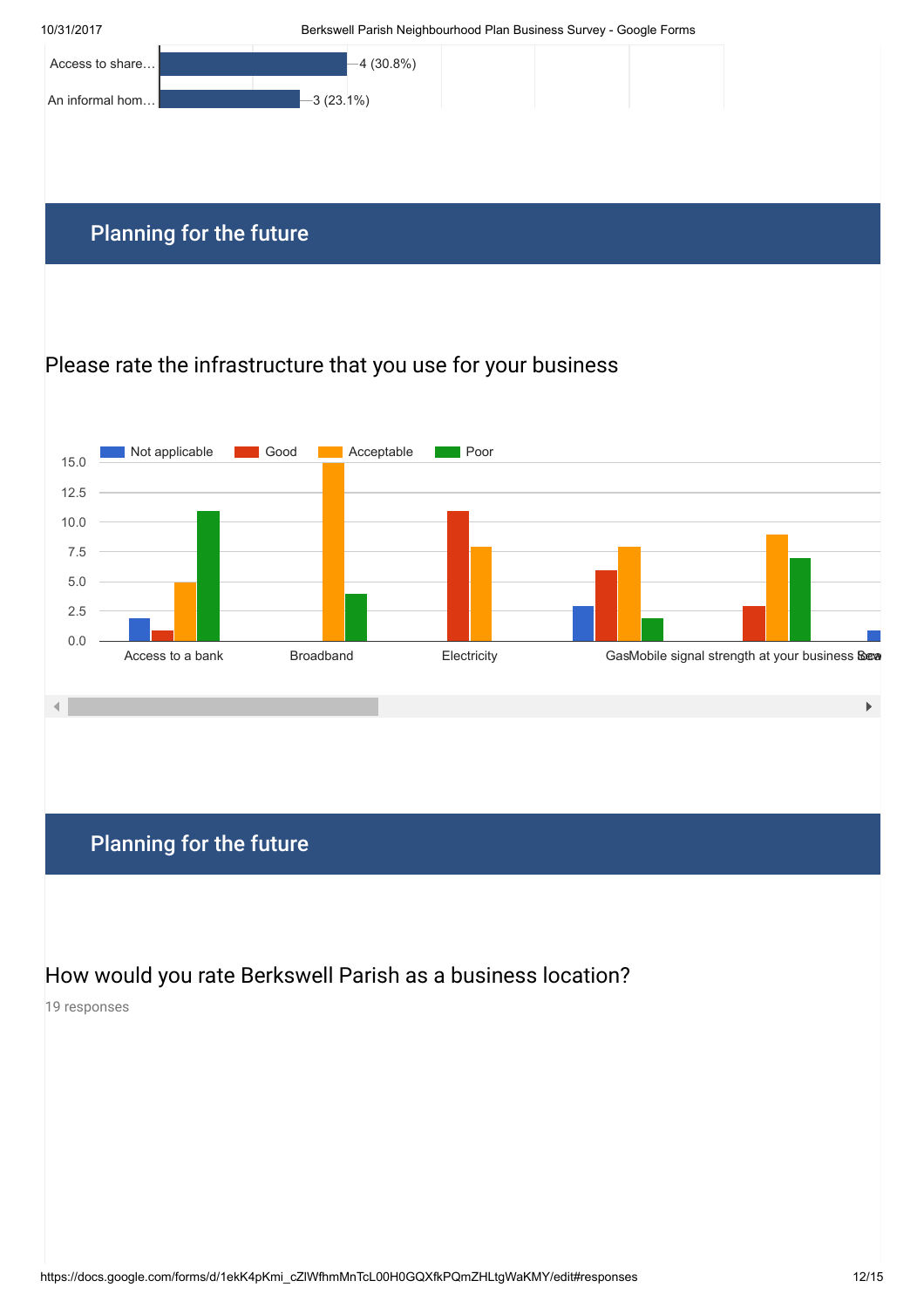### Are you thinking of moving your business/organisation away from Berkswell? If so please say why

8 responses

#### no (2)

Possibly as a large white elephant called HS2 will be charging through and severing our business in two halves, causing huge problems in the future

Land is expensive, roads are poor, difficulty in parking both in Berkswell, Balsall Common and Meriden

NO

No - There are great road links and associated business support services

not currently as I reside in Berkswell

No

#### Planning for the future

# What priorities should the 'Neighbourhood Plan' have related to development planning which would enhance your business or business in general?

15 responses

open minded response to new ideas

Please do not give up on the greenbelt just because the likes of HS2 will create areas that would not have been built on for generations.

Ability to build houses for partners and employees

Not taking up productive agricultural land for mass housing. Not providing road schemes, shops and infrastructure to provide easy parking, shopping and transit

Good sign posting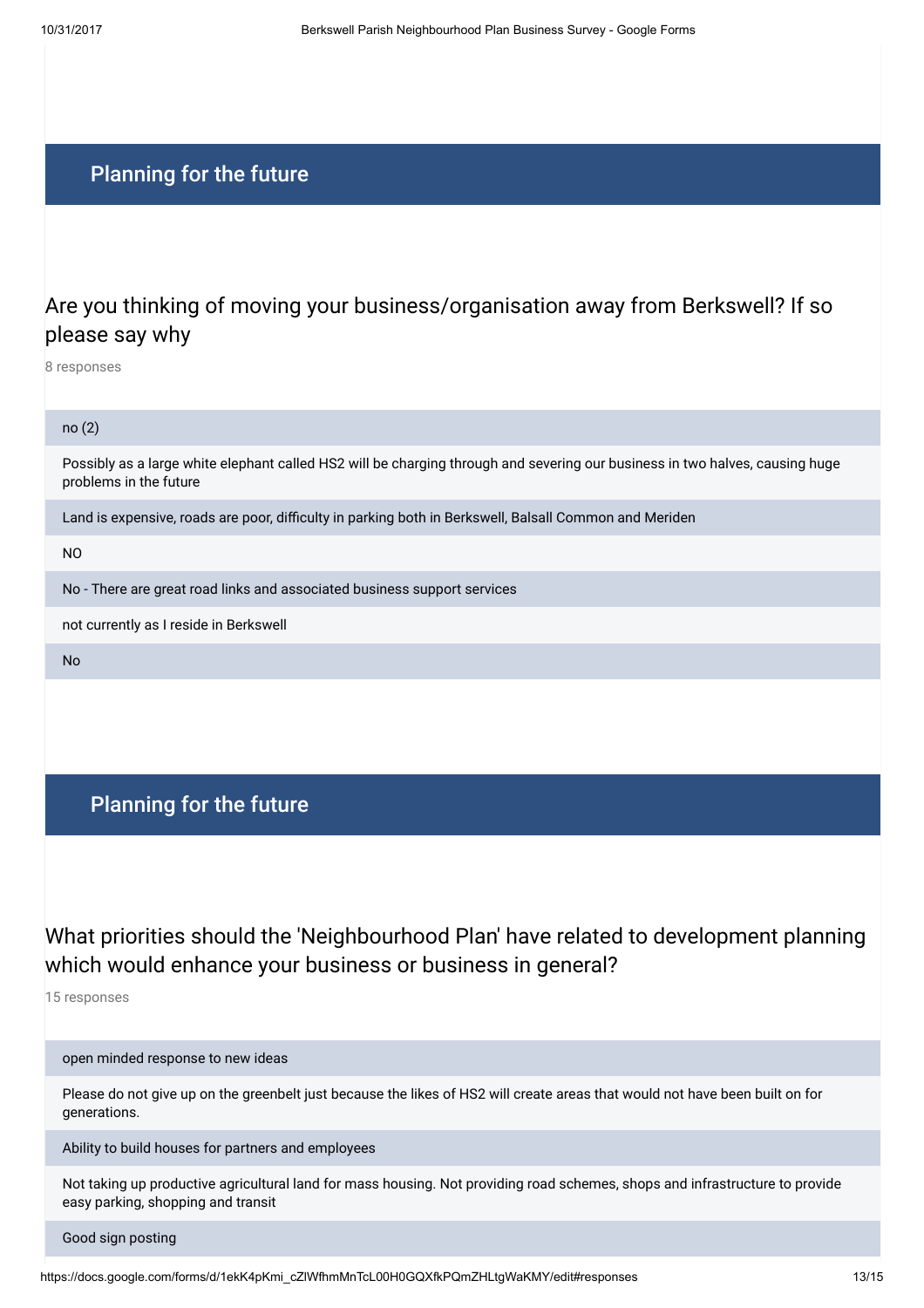As a company we are very happy with current arrangements

As we are on the very outskirts we would not likely be adversely affected by any developments within the parish

Road links. Bypass for Balsall Common. Faster internet

Better parking in the village, less take aways and hairdressers

Giving bonafide planning applications a fair crack of the whip on green belt ... ie because of HS2

Community/enterprise hub with shared facilities (including Wi-Fi and meeting facilities)

Larger houses on new plots

To support/develop a meeting point for all... with tea/coffee bar relaxed environment providing support services wifi screens TV tables chair for small groups

limited permitted development to facilitate longer term viability of home workng

Congestion on A452 when there are problems on the motorways is an issue for access to business premises and for staff trying to get to work. Relief road needs to be considered

#### CONFIDENTIAL SURVEY